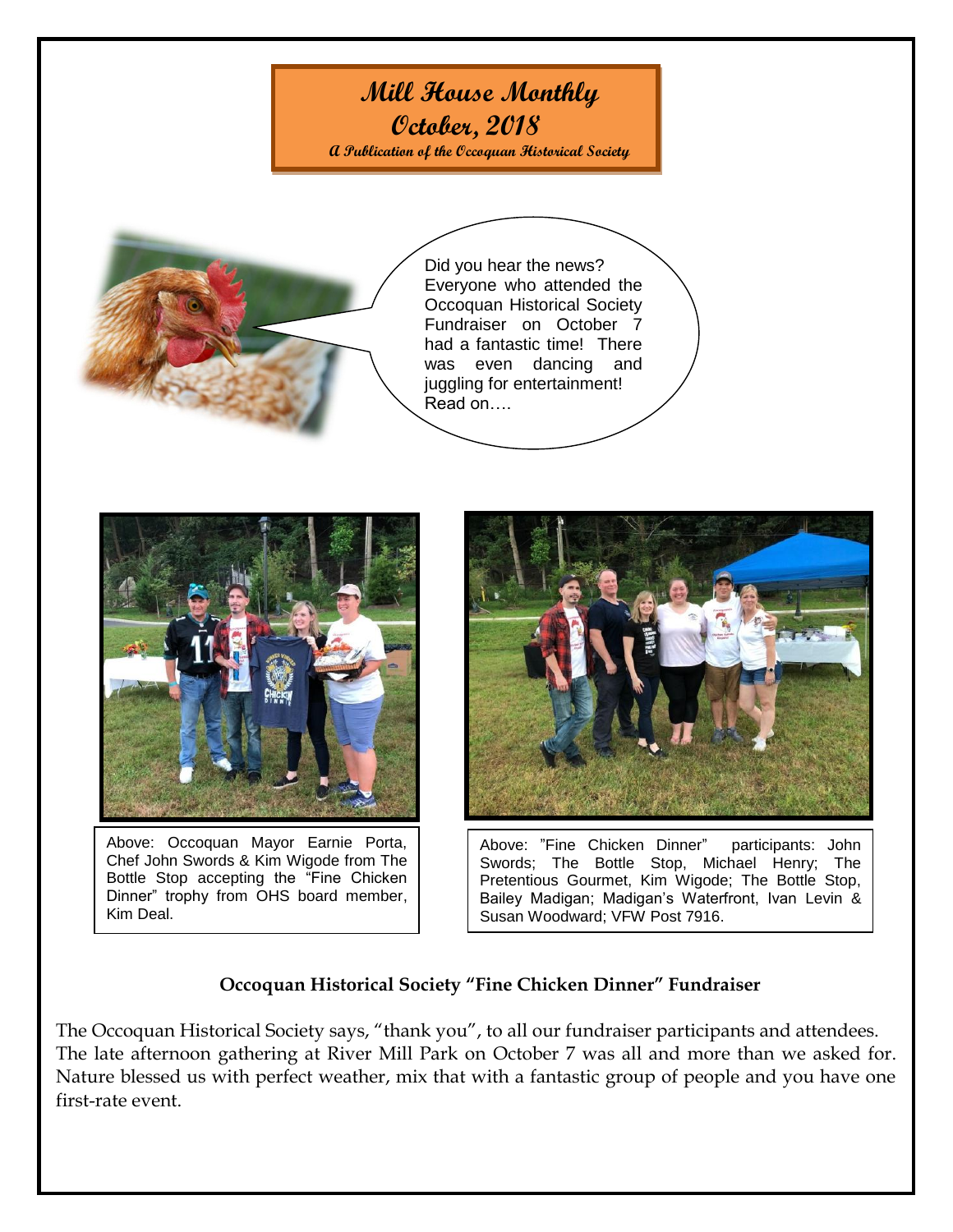Just as the Occoquan hotels provided the visitors of the late nineteenth and early twentieth centuries, three Occoquan restaurants agreed to prepare their spins on a chicken dinner. Lucky attendees tasted chicken and side dishes from The Bottle Stop, Madigan's Waterfront and VFW Post 7916. Voters were then asked to cast a cork in a bag labeled for their favorite dinner choice. When the counting was done, The Bottle Stop's Nashville Hot Fried Chicken and Waffles with a bacon caramel dipping sauce along with a classic apple cobbler came out on top. Congratulations to Kim Wigode and Chef John Swords!

Rounding out the event we had Michael Henry of The Pretentious Gourmet. Reminiscent of the strawberry ice cream Ogle Harris hand churned for sale in his grocery store, Michael treated us all with choices of strawberry, chocolate and vanilla ice cream. Yummy was the word of the day!

Thank you to; Pin Curls of Occoquan, Jane Ernst of the Artist Undertaking, Bistrol' Hermitage, Occoquan Historical Society, Kim Deal, Marge Shaffer and Dolores Elder, all donated items for the silent auction.

Volunteers, thank you! There were many jobs filled; beer pick-up, setting up and decorating tables, toting that which needed toting, manning the sign-in, clean-up crew, music man, you all provided service to our community.

Thank you to the Town of Occoquan for waiving the park rental fee. This first "Fine Chicken Dinner" fundraiser was a profitable event for the Occoquan Historical Society. Hopefully this will become an annual event on the first Sunday of October, in beautiful River Mill Park!

Ono Brewing Company of Chantilly, pictured in the tent on the right, offered a cool beer to relax with.



On the left Roger Frey and Marge Shaffer got up and danced to our golden oldies CD music!



On the right, in between ice cream scooping, Michael Henry demonstrated his talent at juggling!